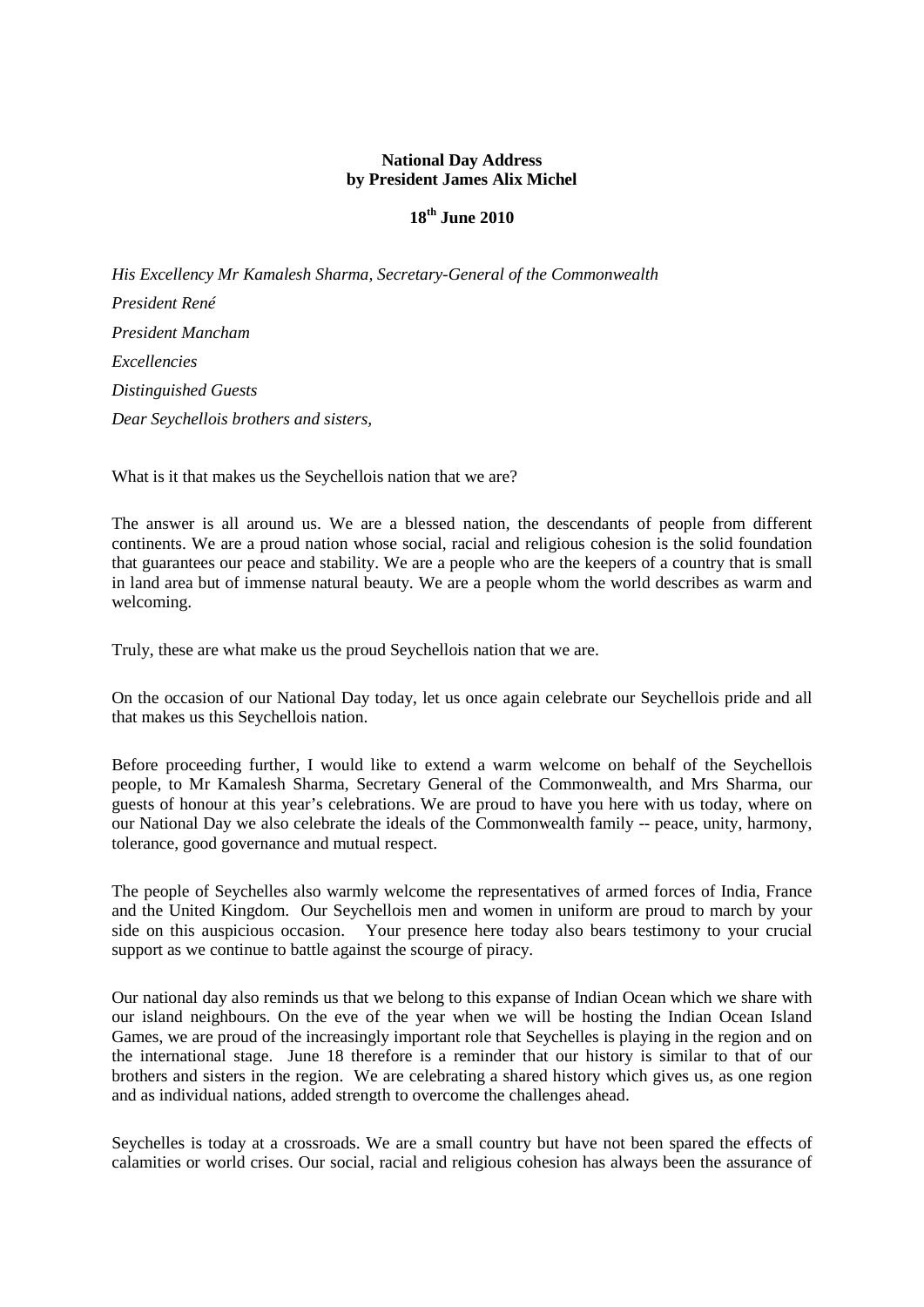our prosperity and progress. It is our unity in diversity that in the most difficult times enabled us to remain strong and full of hope.

We are living in new times. We cannot afford to live in isolation. At this juncture in the life of our nation, you as the children of Seychelles and I, as your leader, have been offered the opportunity to continue ushering in real and meaningful changes in our country.

We are looking at a new generation of Seychellois, whose circumstances are different to the generation who struggled for independence and liberation, and worked hard but with passion, to build our country and bring about the transformation our country has gone through.

The new generation of Seychellois wants to build on our achievements and to see continual positive changes. This new generation is today ready to take our country onto its next level of development, aware at the same time of the world realities.

In order to achieve this we need to always have a new way of doing things, with an approach that is innovative and sincere. Our country has known much success. But we cannot simply remain where we are, say that we have done enough and that we don't need anybody anymore. The world changes, people change and we, too, have to remain abreast of the realities of the world.

Recently, I announced changes in several ministerial portfolios and appointed new government ministers. The measures represent a balance between continuity and change so that our country moves forward with the same momentum as the rest of the world, and of which the Seychellois people want to be part. All my decisions are founded on considerations that are in the interest of my people. The style of my work as President is to always remain close to my people and attentive to what they have to say. I also believe that a government has to be dynamic and serious in its work. I take the occasion of my address today to once again speak about the importance of teamwork. It is impossible to satisfy everybody and we witness this Too often, we judge someone by perception. I am appealing to all civil servants to work as a team and turn their organisations into good models for others. The Minister alone, the director alone, the manager alone will not be able to do it.

So, what is it that we have to do to continue to be good examples for others and guarantee the progress and prosperity of our country?

#### *Dear People of Seychelles,*

We have spoken a lot about our economic reform and its success. We surprised ourselves and the world with our resilience during the time the economic crisis was hitting us hard. We confirmed to all our partners overseas how a small country whose people are united and determined can achieve what many others thought was impossible.

We have demonstrated our capacity as a people. And this is the basis of my policy of active economic diplomacy which we have pursued with all our partners.

In all my discussions with governments and institutions overseas I have given one strong and clear message -- that Seychelles is picking itself up and striving.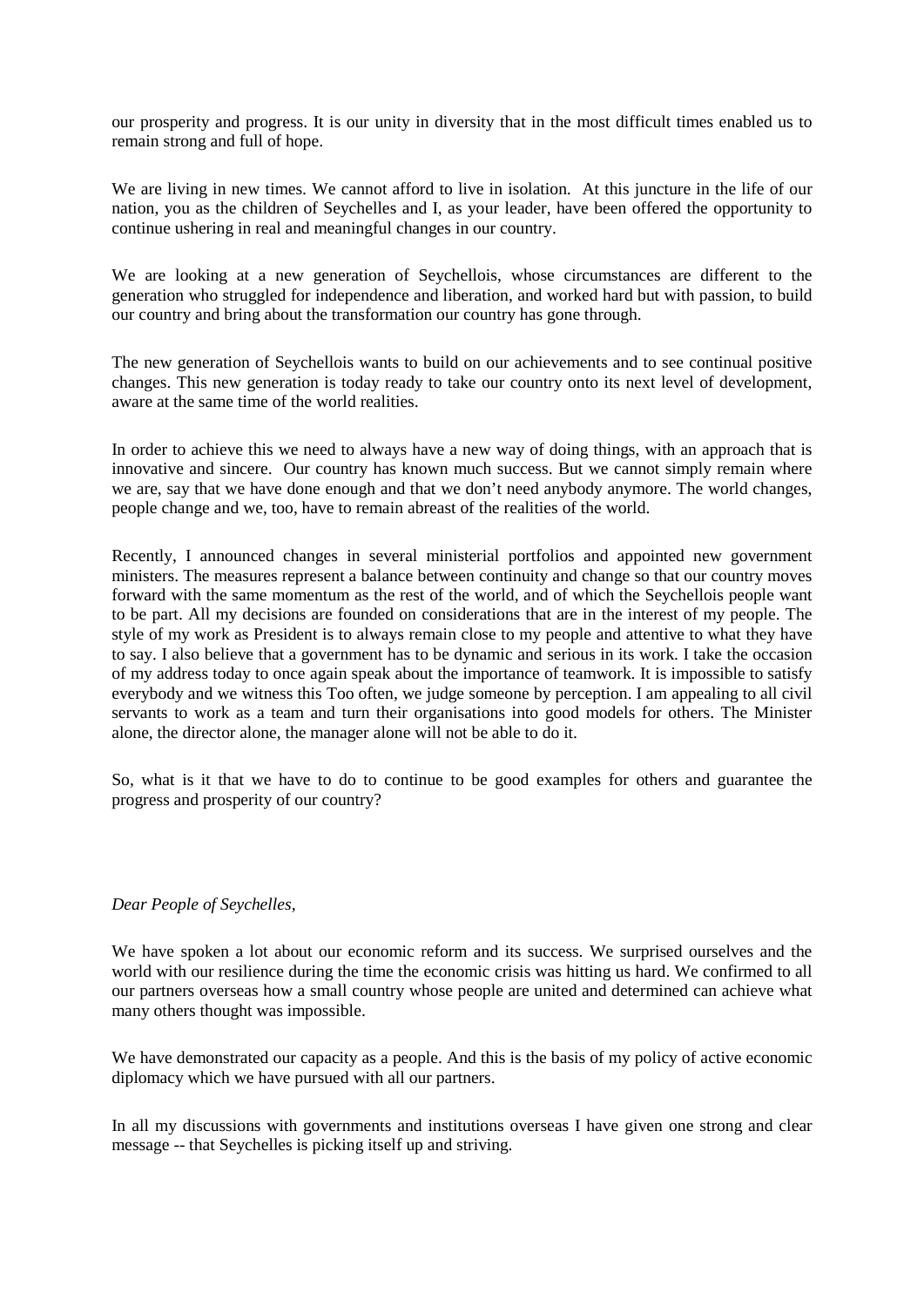And while I am conveying the message with pride, I continue looking for ways to earn more support for the Seychellois people.

I will never hesistate to do whatever it takes to enable me to get more support for my people.

I feel proud and I salute the determination that the Seychellois people have demonstrated.

But economic reform alone is not enough to guarantee the progress and prosperity of our country. Although some of our policies are working well, and although we do not hear of complaints about certain services, we cannot just remain idle and say everything is alright. We have to be ready to take on new challenges. We have to be ready to do even better.

The guarantee of a better quality of life for the Seychellois people remains central in all that we do.

While we were implementing our reform programme. I have always made it my personal mission to always look for ways to improve our quality of life and also to give as much assistance as possible to the most vulnerable.

In the same context, reduction in the cost of living has all the time been a priority. I have always done everything possible to ensure that government provided the necessary support whenever it could.

We should, always, find the balance between the level of assistance and the realities in the world economy. We have to always act in a responsible and realistic manner.

This is what we have done regarding the electricity tariffs, which would have been higher when taking into account the costs of fuel and the investments necessary in this energy sector. We engaged in intensive efforts with our partners in order to ease the impact on Seychellois consumers.

I kept saying that as the reform brings results Seychellois would get the benefits. It is therefore with great satisfaction that today I am announcing a reduction in bus fares, from R7 to R5. The new fare which comes into effect on 1st July, reflects the intense work we have been doing for over a year to have a pricing structure that renders this fare reduction possible.

We have the reduction thanks to a donation from a friendly country and also as a result of improvements in the efficiency of SPTC operations. We will continue to work for more improvement in the bus service. We must remain conscious of the fact that the bus fare is inevitably determined by the price of fuel on the international market. We always pray that the world does not suffer from the kinds of fuel crises that it experienced in 2008.

#### *Dear people of Seychelles,*

Reduction of the cost of living is the responsibility of the entire society.

As I have stated on many occasions it is very important for the success of our economic reform that all stakeholders in our economy take their responsibilities.

One issue that continues to preoccupy me is the reticence of the commercial banks to bring down their rates of interest on credit.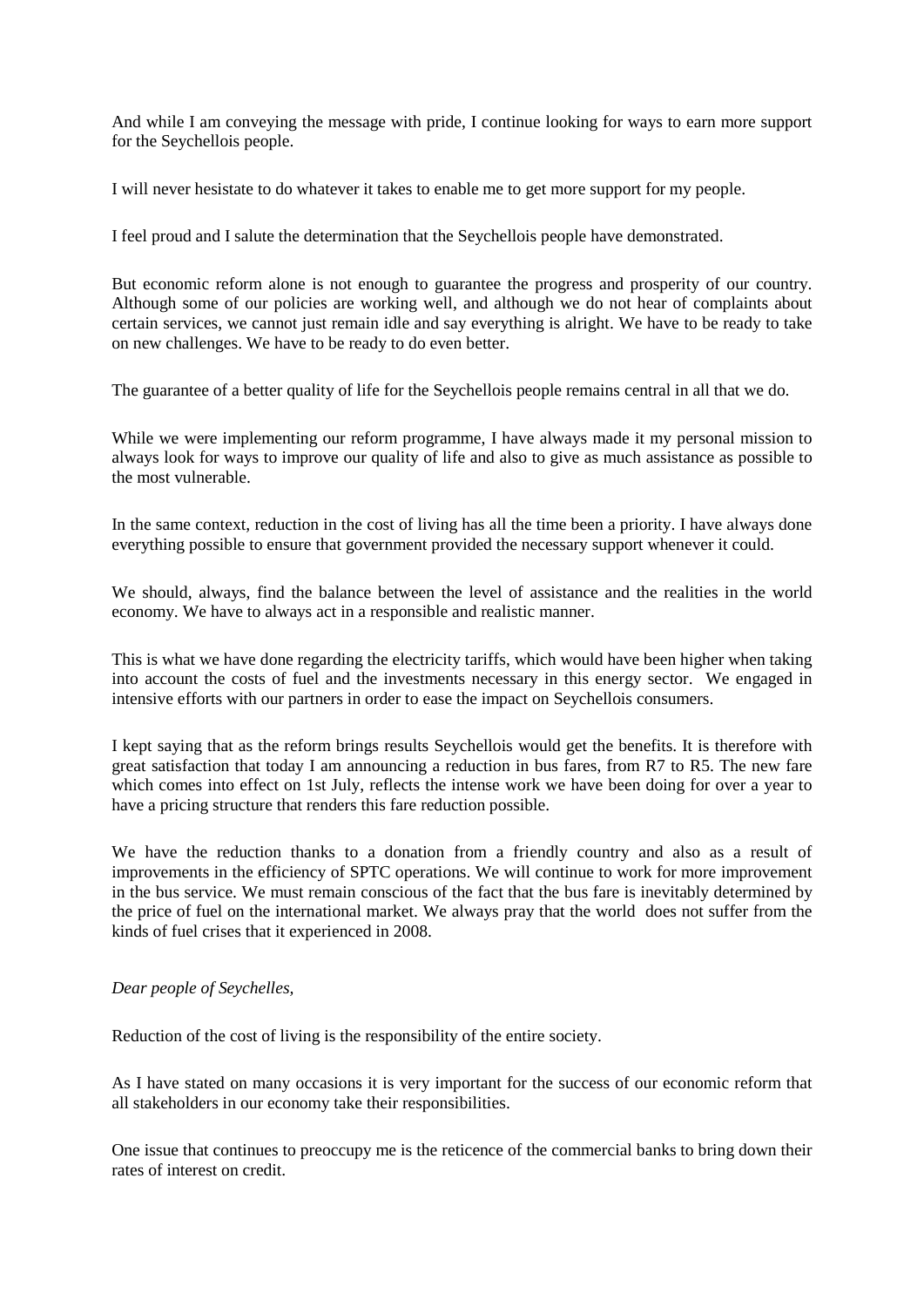Our government has opted to play the role of facilitator as we redynamise our economy and to accelerate growth. We would rather wish that this role of facilitator could be a passive one.

But I cannot wait anymore, and I am taking actions to inject oxygen into our economy.

Financial institutions in which government is the majority shareholder are reducing interests on loans at all levels.

DBS (Development Bank of Seychelles) will reduce its rate of interest from 10% to 8.5% as from 1st September. This will be made possible because of two new bonds to be issued by DBS. These offer innovative options for investors. There are many advantages. These bonds are guaranteed by government.

HFC (Housing Finance Corporation) will lower its interest rate from 7% to 6%. As is the case with DBS, government will also guarantee HFC loans.

In addition to what DBS and HFC will be doing, I have also taken measures to ensure that interest rates at Savings Bank and Nouvobanq go down, too. The principal rate of interest, which is also known as the "Prime Rate" will be reduced to 6%. Housing loans will come down to 7% on average. All other loans will be offered at interest rates not exceeding 10%.

I am very confident that this initiative will help individuals, as well as businesses, big and small, to have access to credit facilities that offer more favourable terms. And this is what will enable our economy to continue growing.

In the social sectors, education and health remain our priority.

There is a saying in French that goes: *Are you preparing for the future? For one day? Sow a seed. For a year? Plant a tree. For one hundred years? Educate your people.*

The earlier we are able to give our children access to educational opportunities, the more we will develop as a nation. It has often been said that the best investment is in education. I totally agree with that!

It has always been my wish to facilitate access by our children to more advanced information technology. For several years now my government has prepared a plan of investment and improvement of resources in schools but because of the lack of funds there have been delays in the realisation of the programme. As a result of an active partnership with a friendly country, we will now be able to speed up the implementation of the programme in all schools. We will start the programme in primary schools which will receive new information technology facilities and be provided with access to modern and efficient equipment.

In the health sector, we are putting in place a special project to upgrade the hospitals and health services in general. This project is estimated to cost over SR30 million this year, and will continue into next year.